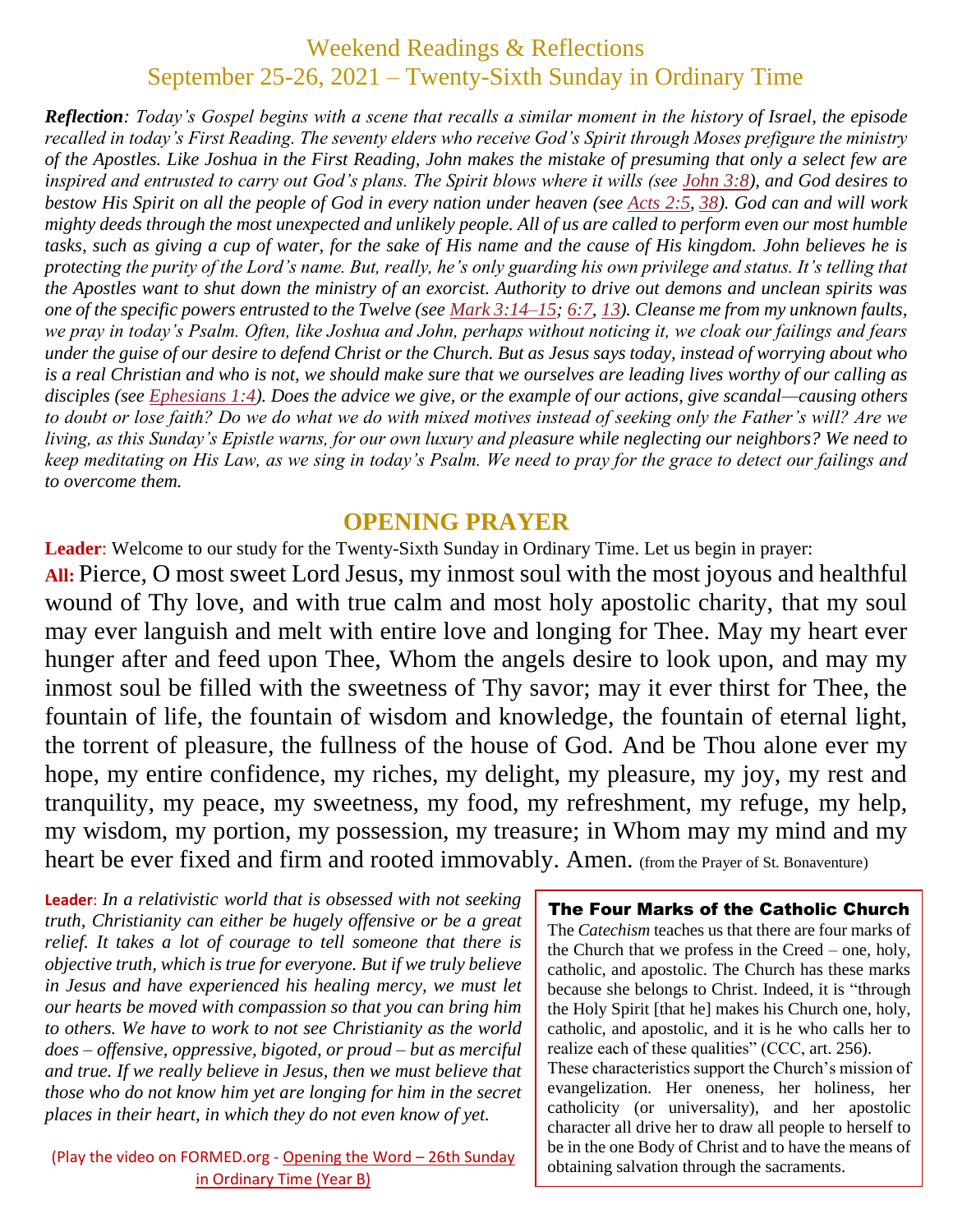#### **FIRST READING** ~ Numbers 11:25-29 ~

The LORD came down in the cloud and spoke to Moses. Taking some of the spirit that was on Moses, the LORD bestowed it on the seventy elders; and as the spirit came to rest on them, they prophesied. Now two men, one named Eldad and the other Medad, were not in the gathering but had been left in the camp. They too had been on the list, but had not gone out to the tent; yet the spirit came to rest on them also, and they prophesied in the camp. So, when a young man quickly told Moses, "Eldad and Medad are prophesying in the camp, " Joshua, son of Nun, who from his youth had been Moses' aide, said, "Moses, my lord, stop them." But Moses answered him, "Are you jealous for my sake? Would that all the people of the LORD were prophets! Would that the LORD might bestow his spirit on them all!"

*Like the Book of Exodus, the Book of Numbers is filled with God's people complaining of life in the desert. Moses finds the experience of leadership so heavy he wishes God would allow him to die rather than carry such a heavy burden. In prayer Moses is invited to share leadership with 70 others.* 

 *Have you had an experience of feeling 'heavy' and 'tired' with responsibilities and complaints? What happened? Do you have the freedom to let go, share responsibilities, or admit you are in need of help?*

*Joshua, the 'leader in training' was jealous and protective of power and authority. Moses shares a new vision with him wouldn't it be great if everyone was attentive to God and spoke of God's will and lived out their responsibilities and leadership gifts.* 

 *Do you see people as problems needing correction, or, people gifted needing motivation?*

#### **SECOND READING**  $\sim$  James 5:1-6  $\sim$

Come now, you rich, weep and wail over your impending miseries. Your wealth has rotted away,

your clothes have become moth-eaten, your gold and silver have corroded, and that corrosion will be a testimony against you; it will devour your flesh like a fire. You have stored up treasure for the last days. Behold, the wages you withheld from the workers who harvested your fields are crying aloud; and the cries of the harvesters have reached the ears of the Lord of hosts. You have lived on earth in luxury and pleasure; you have fattened your hearts for the day of slaughter. You have condemned; you have murdered the righteous one; he offers you no resistance.

*James warns of the storing up of wealth. St Basil gives a colorful reflection: If everyone kept only what is necessary for ordinary needs and left the surplus to the poor, wealth and poverty would be abolished.... Are you not a thief? The bread you store belongs to the hungry. The cloak kept in your closet belongs to those who lack clothing. The money you keep hidden away belongs to the needy. ...Thus you oppress as many people as you are in a position to help.* 

 *Have you ever reflected upon what your ordinary needs are, and how much surplus you have? Do you give to the needs of the poor?*

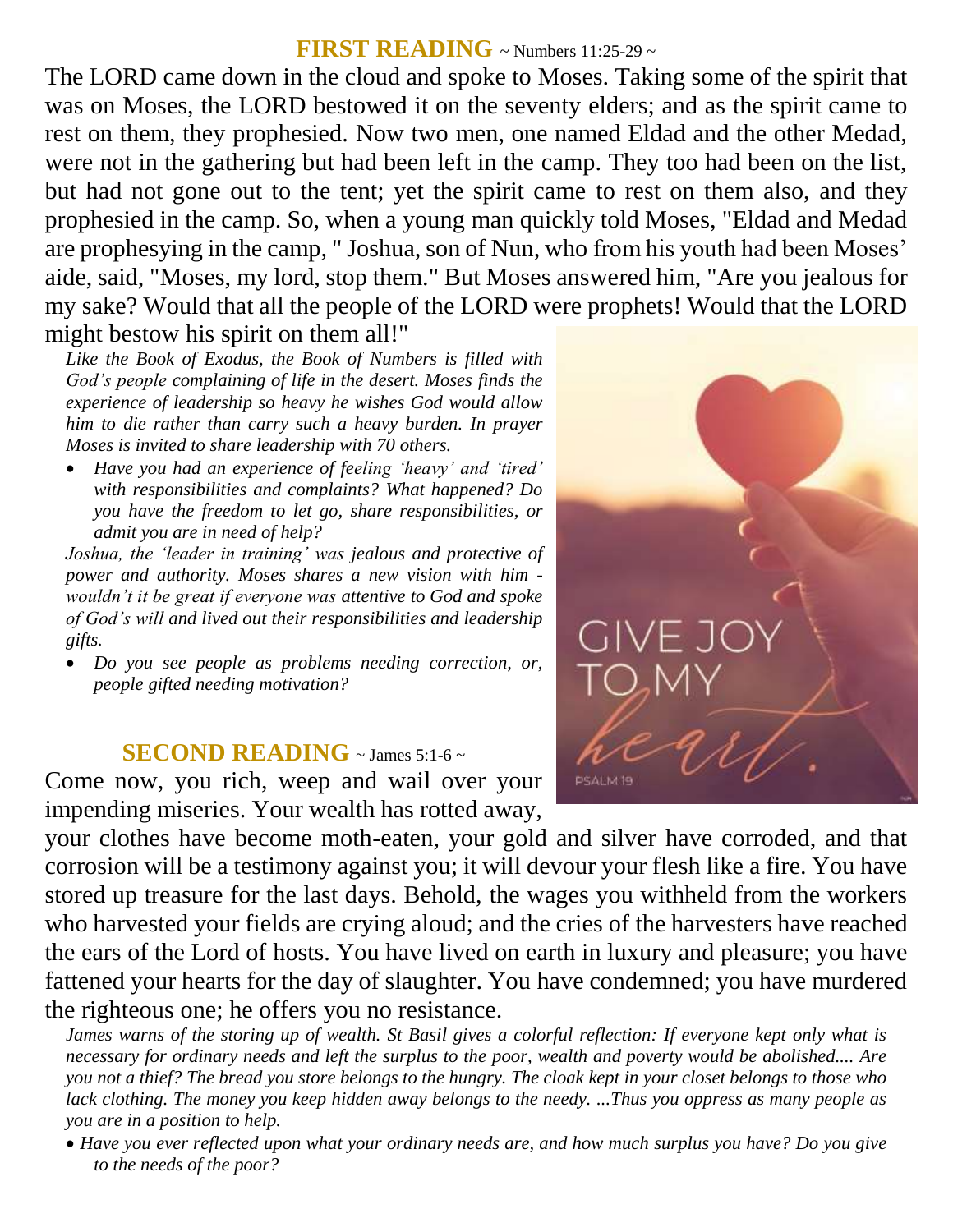At that time, John said to Jesus, "Teacher, we saw someone driving out demons in your name, and we tried to prevent him because he does not follow us." Jesus replied, "Do not prevent him. There is no one who performs a mighty deed in my name who can at the same time speak ill of me. For whoever is not against us is for us. Anyone who gives you a cup of water to drink because you belong to Christ, amen, I say to you, will surely not lose his reward. "Whoever causes one of these little ones who believe in me to sin, it would be better for him if a great millstone were put around his neck and he were thrown into the sea. If your hand causes you to sin, cut it off. It is better for you to enter into life maimed than with two hands to go into Gehenna, into the unquenchable fire. And if your foot causes you to sin, cut if off. It is better for you to enter into life crippled than with two feet to be thrown into Gehenna. And if your eye causes you to sin, pluck it out. Better for you to enter into the kingdom of God with one eye than with two eyes to be thrown into Gehenna, where 'their worm does not die, and the fire is not quenched.'"

*John is jealous that an outsider of the disciples group is obviously sharing in the power and authority of Jesus. ʻHe does not follow us'. He is not in our group. John's comments reveal their misunderstanding of the Kingdom of God. They still think of it as a power structure of a political kingdom with favors granted to a small group.* 

- *Have you prevented or excluded someone from service, ministry, a job, because they did not ʻfollow' you? Jesus uses striking imagery to warn about being a scandal - obstacle to someone believing in Jesus. Cut off or out anything that could stop people following Jesus.*
- *What do you consider are obstacles for people coming to faith in Jesus and participating in the life of the Church? Does your life display a desire for wealth or the poor? Comfort or compassion? Arrogance or understanding? What do you need to cut off from your life?*

*Gehenna is a place just outside of Jerusalem. Historically it was where shameful sacrifices of children were offered to the Canannite god ʻMolech'. It was then regarded as an unclean and sinful place. It became a rubbish tip with constantly burning fires. Jesus uses it as a symbol of Hell. Uncomfortably, the issue of a final judgment and consequences of our life-style and actions is raised.* 

- *Do I give a good or bad example of Christian living? Have I caused anyone to stumble in their relationship with God? How do I understand God as merciful yet also having a day of judgement?*
- *Do you believe that the Catholic Faith is the one true Faith? Do you believe that Jesus Christ is the one Truth for which all humans long? Do you see yourself as a missionary of the Catholic Church? What are some fears that keep you from sharing what you believe with others who might believe differently?*

### **MEDITATION**

Do you rejoice in the good that others do? Jesus reprimands his disciples for their jealousy and suspicion. They were upset that someone who was not of their company was performing a good work in the name of Jesus. They even "forbade" the man "because he was not following us". Jesus' reply is filled with wisdom: "No one who does a mighty work in my name will be able soon after to speak evil of me." Are we not like the disciples when we get upset at the good deeds of others who seem to shine